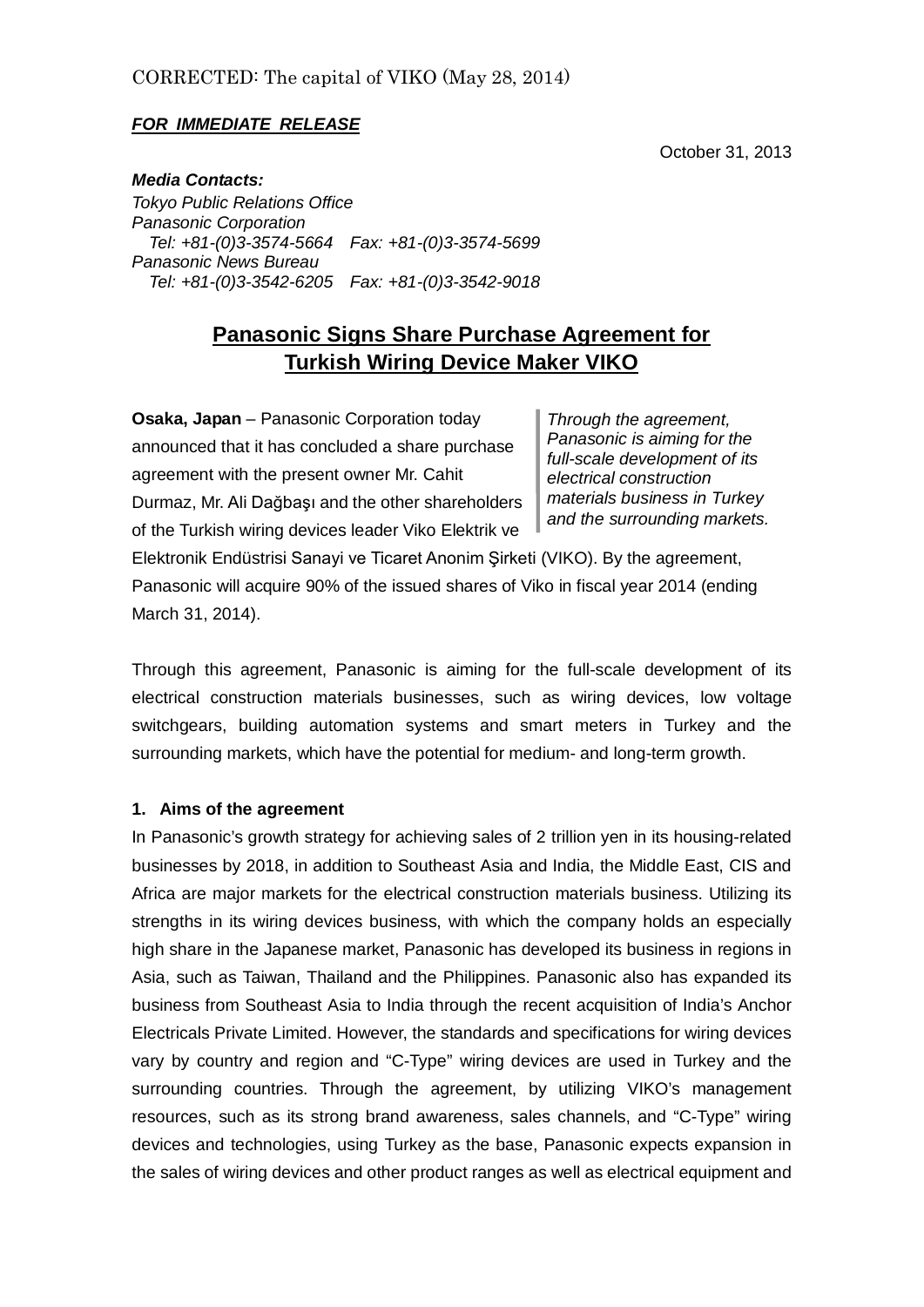materials produced by Panasonic, such as lighting devices and fans, not only in Turkey, but in the Middle East, CIS and African markets. In addition, by introducing new products making use of Panasonic's product competitiveness and development capabilities, and by making improvements in productivity through sharing manufacturing know-how with VIKO, Panasonic will create synergy with VIKO and is aiming for further expansion of the business.

# **2. Details of the agreement**

- Panasonic will allocate its funds to the acquisition of 90% of the issued shares of VIKO.

(Purchase Price: 460 million US dollars, approximately 46 billion yen)

\*The official purchase price will be slated to be determined after closing.

# **3. Future developments through the agreement**

- VIKO's current owners will maintain 10% of the issued shares of the company, and will jointly manage the company as members of the board with Panasonic.
- The VIKO company name will be maintained and the VIKO brand will continue to be used for the meantime.

| 1. Company Name          | Viko Elektrik ve Elektronik Endüstri Sanayi ve Ticaret           |
|--------------------------|------------------------------------------------------------------|
|                          | Anonim Şirketi                                                   |
| 2. Head Office           | Istanbul, Turkey                                                 |
| 3. Representative        | Cahit Durmaz (Chairman) and Ali Dağbaşı (Vice Chairman)          |
| 4. Date of Establishment | 1966                                                             |
| 5. Business Activities   | Manufacturing and sales of electrical equipment and              |
|                          | materials, such as wiring devices, low voltage switchgears,      |
|                          | smart meters and building automation system                      |
| 6. Number of Employees   | Approx. 720                                                      |
| 7. Capital               | 50 million Turkish Lira (approx. 2.5 billion yen) (as of the end |
|                          | of December, 2012)                                               |
| 8. Total Assets          | 248 million Turkish Lira (approx. 12.4 billion yen) (as of the   |
|                          | end of December, 2012)                                           |
| 9. Net Sales             | 265 million Turkish Lira (approx. 13.3 billion yen) (for the     |
|                          | year ended December, 2012)                                       |
|                          | 305 million Turkish Lira (approx. 15.0 billion yen)              |
|                          | (Sales forecast for the year ending December, 2013)              |

## **4. Company Outline**